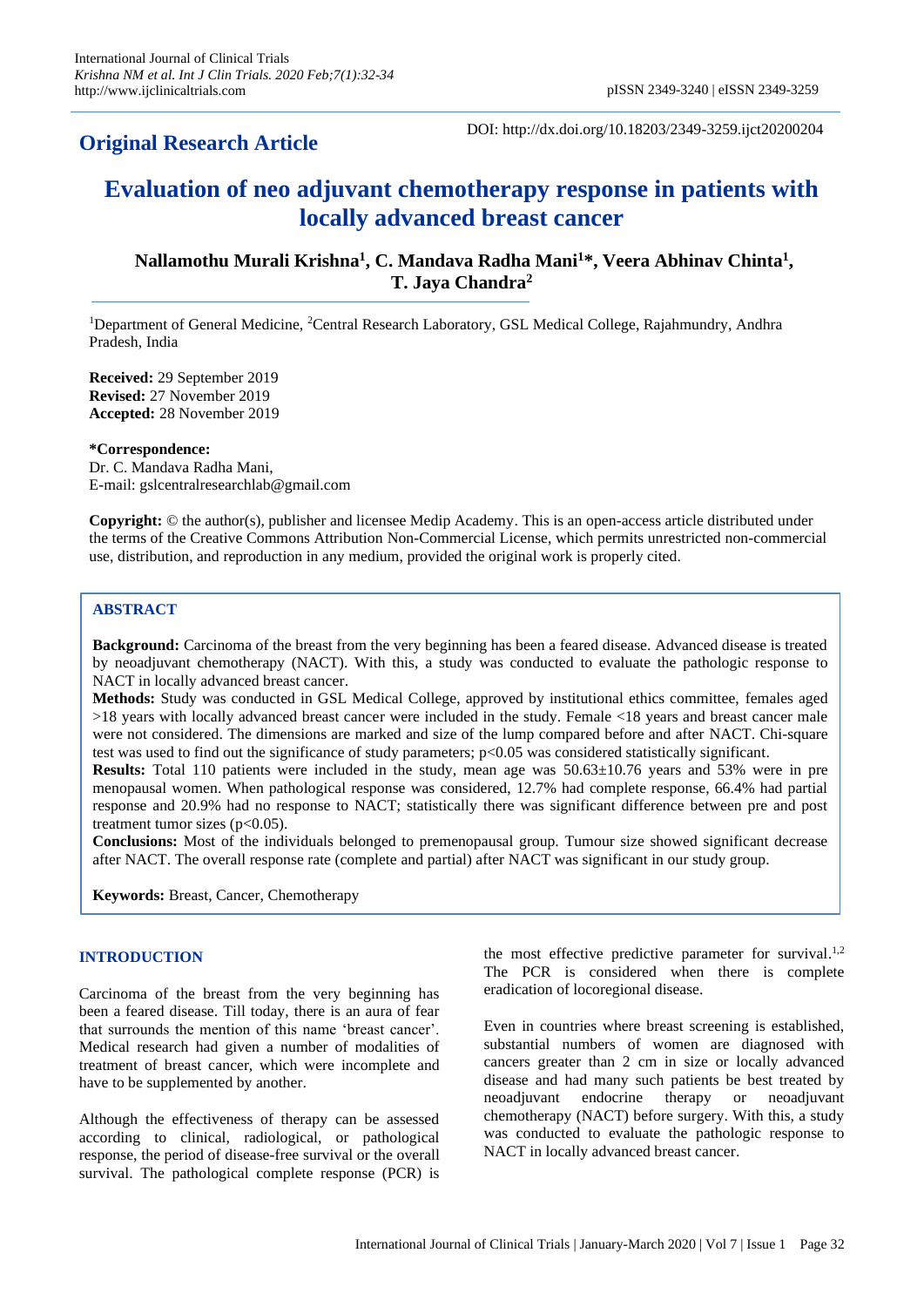#### **METHODS**

*Study setting:* The study was done at GSL Medical College, Rajahmundry.

*Study design:* This was a prospective study.

*Study period:* The study was done during the period from November 2014 to April 2016.

*Inclusion criteria:* Females aged >18 years with locally advanced breast cancer were included in the study.

*Exclusion criteria:* Females aged <18 years, male breast cancer patients were excluded.

*Sample size:* All the female patients with locally advanced breast cancer during the study period were considered.

*Study variables:* They were enquired about their age, family history of carcinoma breast.

#### *Study tools*

A pre tested and pre designed schedule of questions was used to collect the data from the subjects. All patients admitted with breast cancer underwent detailed assessment. Clinical staging was done using tumour, node and metastasis staging. Those patients under locally advanced breast carcinoma are considered for study and received NACT.

Confirmation of diagnosis was done by ER/PR/HER2neu status ascertained at that time/biopsy of breast lump. Accurate measurement of breast lump was done in each patient. The dimensions are marked and size of the lump compared before and after NACT.

Size, number and fixity of affected lymph nodes are recorded before and after chemotherapy. Each patient received four cycles of chemotherapy consisting of cyclophosphamide and anthracycline (AC regimen) doses were calculated according to body surface area, with three weeks interval between each cycle. Patient were evaluated before each cycle of chemotherapy for any progression and finally after completion of 4 cycles of anthracycline regimen before surgery. Pathological response was ascertained after MRM from histopathological examination.

Data was analysed by using SPSS version 21. Chi-square test was used to find out the significance of study parameters on categorical scale between two groups; p<0.05 was considered statistically significant.

# **RESULTS**

Total 110 patients were included in the study, mean age was 50.63±10.76 years and ranged between 25 to 72 years. In this study, 2 patients (1.8%) were in 21-30 years age group, 21 patients (19.1%) were in 31-40 years age group, 35 patients (31.8%) in 41-50 years age group, 28 patients (25.5%) in 51-60 years age group, 21 patients  $(19.1\%)$  in 61-70 years age group and 3 patients  $(2.7\%)$ were in >70 years of age; most of the study groups are below 50 years (Table 1).

#### **Table 1: Age wise distribution of study participants.**

| Age (in years) | <b>Frequency</b> | $\frac{6}{6}$ |
|----------------|------------------|---------------|
| $21 - 30$      | 2                | 1.8           |
| $31 - 40$      | 21               | 19.1          |
| $41 - 50$      | 35               | 31.8          |
| 51-60          | 28               | 25.5          |
| 61-70          | 21               | 19.1          |
| >70            | 3                | 2.7           |
| <b>Total</b>   | 110              | 100.0         |

Among the study participants, 53% (58) were premenopausal women and 47% (52) were post-menopausal women (Table 2). In this study, 14 patients (12.7%) had complete pathological response, 73 patients (66.4%) had partial response and 23 patients (20.9%) had no response to NACT (Table 3).

#### **Table 2: Menopausal status of the study participants.**

| Menopausal status | <b>Frequency</b> | $\frac{0}{2}$ |
|-------------------|------------------|---------------|
| Post-menopausal   | 52               | 47.27         |
| Pre-menopausal    | 58               | 52.72         |
| <b>Total</b>      | 110              | 100 O         |

#### **Table 3: Response distribution of the study participants.**

| <b>Response</b> | <b>Frequency</b> | $\frac{0}{\sqrt{2}}$ |
|-----------------|------------------|----------------------|
| Complete        | 14               | 12.7                 |
| <b>Partial</b>  | 73               | 66.4                 |
| No response     | 23               | 20.9                 |
| <b>Total</b>    | 110              | 100.0                |

The mean tumour size before treatment was  $7.29 \pm 2.19$ cm and after NACT the mean tumour size was 4.09±2.60 cm. Statistically there was significant difference between pre and post treatment tumor sizes ( $p<0.05$ ) (Table 4).

## **Table 4: Tumor size in cm before and after treatment among the study participants.**

| <b>Parameter</b> | <b>Before</b>               | After<br>treatment treatment | P value      |
|------------------|-----------------------------|------------------------------|--------------|
| Tumor size       | $7.29 + 2.19$ $4.09 + 2.60$ |                              | $\leq 0.001$ |

#### **DISCUSSION**

In the present study, the mean age was  $50.63 \pm 10.76$  years similar to that of Ali et al, reported  $50.4 \pm 10.4$  years.<sup>3</sup>